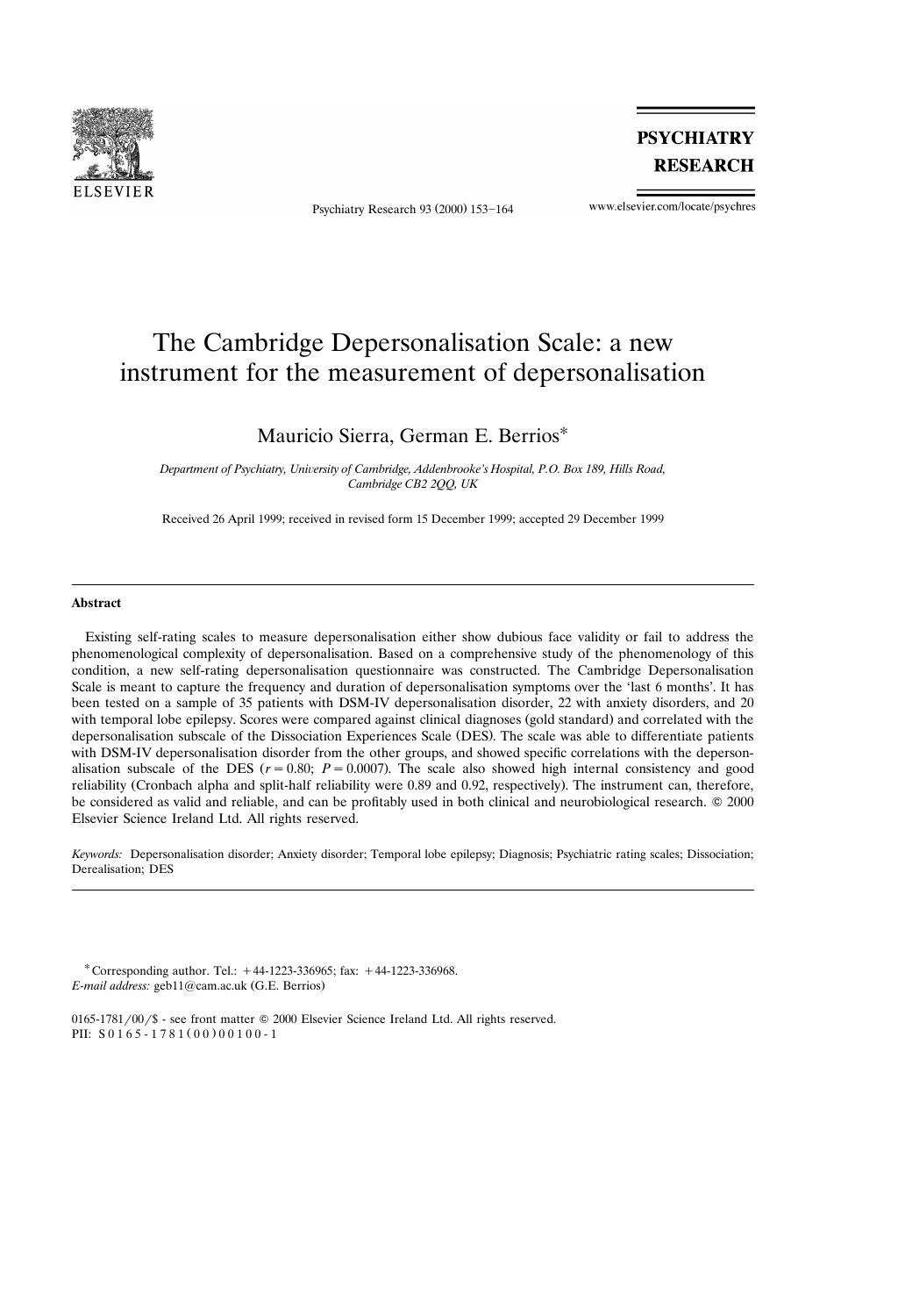## **1. Introduction**

A clinical phenomenon often met with in psychiatric and neurological practice, depersonalisation has been associated with a variety of neuropsychiatric conditions such as anxiety disorders, migraine and epilepsy. It can also be a disorder in its own right, and when so it tends to run a chronic course (Simeon et al., 1997). DSM-IV defines *depersonalisation* as: 'an alteration in the perception or experience of the self so that one feels detached from, and as if one is an outside observer of, one's mental processes or body (e.g. feeling as if one is in a dream); and *derealisation* as 'an alteration in the perception or experience of the external world so that it seems strange or unreal (e.g. people may seem unfamiliar or mechanical)', respectively (American Psychiatric Association, 1994). In this article, 'depersonalisation' will be used as a generic term encompassing both phenomena as there is not conclusive evidence that they are independent.

The above definitions oversimplify conditions that in clinical practice mostly present as complex phenomena. Indeed, most researchers endorse the view that depersonalisation constitutes a syndrome which, in addition to ineffable feelings of 'unreality', also includes emotional numbing, heightened self-observation, changes in body experience, distortions in the experiencing of time and space, changes in the feeling of agency, feelings of having the mind empty of thoughts, memories and/or images, and an inability to focus and sustain attention (Lewis, 1931; Mayer-Gross, 1935; Saperstein, 1949; Ackner, 1954). Elsewhere, we have proposed a model that renders the above clinical phenomena amenable to neurobiological research (see Sierra and Berrios, 1998). In short, we suggest that the clinical features of depersonalisation result from two simultaneous mechanisms: an inhibition of emotional processing, and a heightened state of alertness (i.e. akin to vigilant attention). Emotional numbing and lack of emotional colouring accompanying perceptual and cognitive processes would result from the inhibitory process, whereas the socalled feelings of 'mind emptiness', increased perceptual acuity, and feelings of lack of agency would result from the heightened alertness. This model is one of the sources (other sources are

discussed below) of the scale herewith to be reported.

#### **2. Earlier depersonalisation scales**

### *2.1. Dixon's scale*

A self-administered questionnaire, Dixon's scale (Dixon, 1963) addresses depersonalisation as a symptom and includes 12 items selected out of a larger pool by means of factor analysis. Piloted in a sample of normal college students, to our knowledge it has only been used in a couple of studies (Melges et al., 1970; Mathew et al., 1993). Trueman (1984) has questioned its validity.

There are two main problems with Dixon's scale. Firstly, it includes clinical features not considered as part of the syndrome by the classical descriptors (Mayer-Gross, 1935; Ackner, 1954): for example: 'It is as if I am about to receive some great revelation or mystical awareness' (Item 12 is in fact redolent of a symptom typical of the pre-delusional state). Likewise, other items make the (wrong) assumption that 'loss of ego boundaries' is a manifestation of depersonalisation (item 7: 'There is little distinction between "me" and "not me"  $\overline{\phantom{a}}$  There is feeling, but it is not me feeling').

Secondly, there is a problem with item specification: for example, some items address opposing or mutually exclusive experiences: 'My ordinary feelings of self-awareness seem different: There seems to be a greater difference between self and non-self' (Item 4): 'My ordinary feelings of selfawareness seem different: There seems to be less difference between self and non-self' (Item 6). Despite these flaws, a recent study has reported that Dixon's scale may differentiate between patients with depersonalisation disorder and normal controls (Simeon et al., 1998). Likewise, its global score modestly correlated with the depersonalisation subscale of the Dissociation Experiences Scale.

### 2.2. *Jacobs and Bovasso's depersonalisation scale*

This scale is constituted by 25 self-rating items,